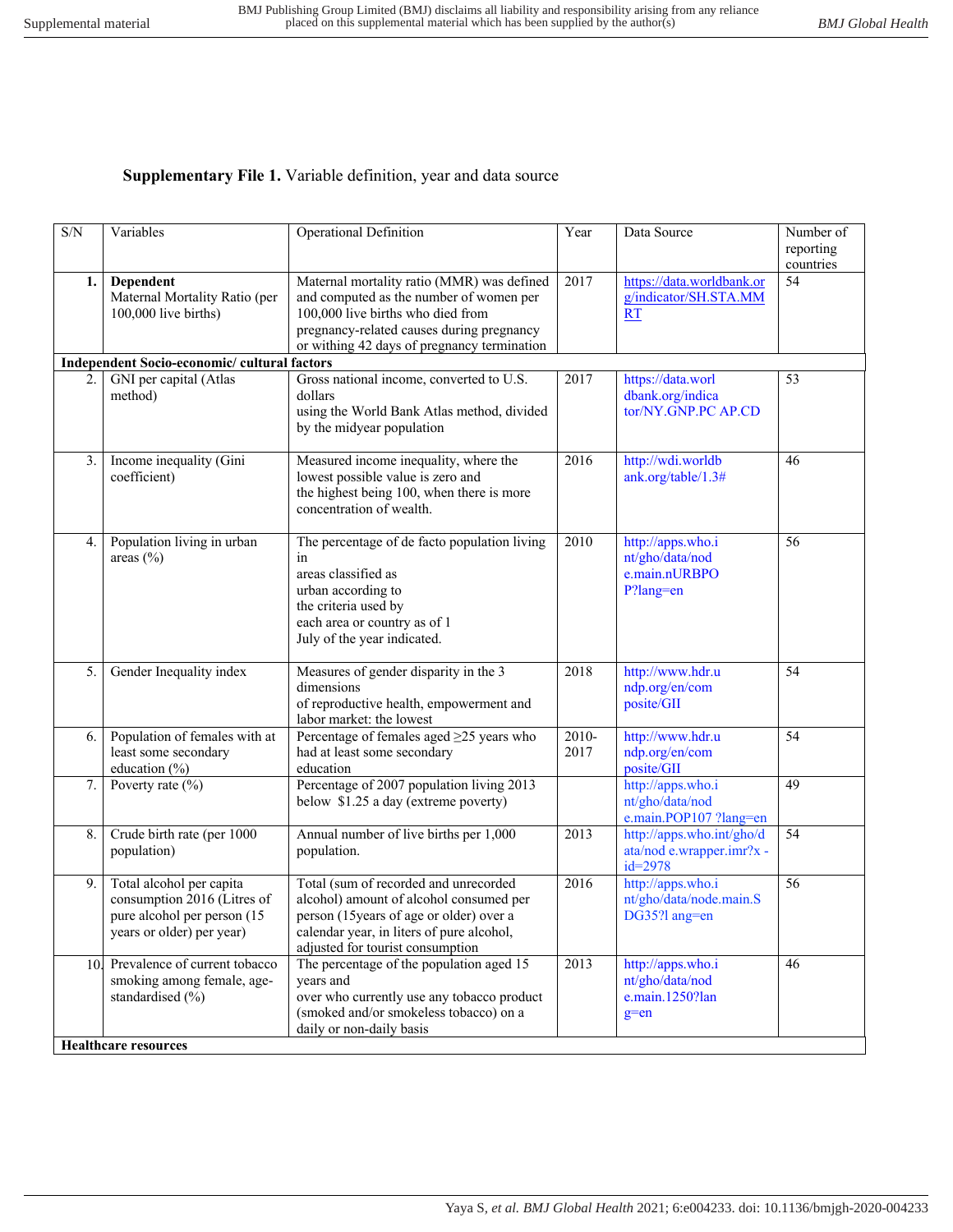| 11. | Current health expenditure<br>(CHE) as percentage of gross<br>domestic product (GDP) (%) | Level of Current Health<br>Expenditure expressed as a percentage of<br><b>GDP</b>                                                                                                   | 2015                        | http://apps.who.int/gho/d<br>ata/view.main.GHEDCH<br>EGDPSHA2011<br>v?lang=en                | 50 |
|-----|------------------------------------------------------------------------------------------|-------------------------------------------------------------------------------------------------------------------------------------------------------------------------------------|-----------------------------|----------------------------------------------------------------------------------------------|----|
| 12. | Skilled health professional's<br>density (per 10 000<br>population)                      | The total number of physicians, nursing and<br>midwifery personnel per 10,000 population                                                                                            | 2008-<br>2016               | http://apps.who.int/gho/d<br>ata/nod e.main.HWF10?<br>lang=en                                | 46 |
|     | <b>Maternal conditions</b>                                                               |                                                                                                                                                                                     |                             |                                                                                              |    |
| 13. | Prevalence of anaemia in<br>pregnant women (%)                                           | Percentage of women aged 15-49 years with<br>a haemoglobin concentration less than 110<br>g/L for pregnant women, adjusted for<br>altitude and smoking.                             | 2016                        | http://apps.who.int/gho/d<br>ata/nod e.main.ANEMIA<br>$1?$ lang=en                           | 54 |
| 14. | Syphilis seropositivity among<br>antenatal care attendees (%)                            | Percentage of antenatal care attendees who<br>tested positive for syphilis.                                                                                                         | $\overline{2010}$ -<br>2017 | http://apps.who.int/gho/d<br>ata/nod e.main.A1359S<br>TI?lang=en                             | 49 |
| 15. | Prevalence of obesity among<br>female adults (%)                                         | Percentage of female adults $(\geq 18 \text{ years})$ with<br>a body mass index (BMI) 2 of $\geq$ 30 kg/m.<br>$(age-$<br>standardized)                                              | 2016                        | http://apps.who.int/gho/d<br>ata/nod e.main.A900A?l<br>ang=en                                | 53 |
|     | 16. Prevalence of underweight<br>among female adults (%)                                 | Prevalence of underweight among female<br>adults $(\% )$                                                                                                                            | 2015                        | http://apps.who.int/gho/d<br>ata/view<br>.main.NCDBMIL T18Av                                 | 50 |
| 17. | Prevalence of hypertension<br>among female adults $(\geq 18)$<br>years) (%)              | Percent of defined population with raised<br>blood pressure (systolic<br>blood pressure $\geq$<br>140 OR diastolic<br>blood pressure $\geq$<br>90).                                 |                             | http://apps.who.int/gho/d<br>ata/view .main.2464EST                                          | 53 |
| 18. | Prevalence of diabetes<br>mellitus among female adults<br>$(≥18 \text{ years})$ (%)      | Percent of defined population with<br>fasting glucose<br>$\geq$ 126 mg/dl (7.0<br>mmol/l) or history<br>of diagnosis with diabetes or use of insulin<br>or oral hypoglycemic drugs. | 2014                        | http://apps.who.int/gho/d<br>ata/view .main.2469                                             | 53 |
| 19. | Antenatal care coverage - at<br>least four visits $(\%)$                                 | Percentage of women aged 15-49 with a<br>live birth in a given time period that received<br>antenatal care four or more times.                                                      | 2016                        | http://apps.who.int/gho/d<br>ata/nod<br>e.main.ANTENA<br><b>TALCARECOV</b><br>ERAGE4?lang=en | 49 |
| 20. | Births attended by skilled<br>health personnel (%)                                       | Percentage of births attended by skilled<br>health personnel (i.e. doctors, nurses or<br>midwives)                                                                                  | 2016                        | http://apps.who.int/gho/d<br>ata/nod<br>e.main.SKILLED<br><b>BIRTHATTEND</b><br>ANTS?lang=en | 54 |
| 21. | Births by caesarean section<br>$(\%)$                                                    | Percentage of births by caesarean section<br>among all live births in a given time period.<br>Measured access to emergency care                                                     | 2016                        | http://apps.who.int/gho/d<br>ata/viewmain.BIRTHSB<br><b>YCAESAREANv</b>                      | 47 |